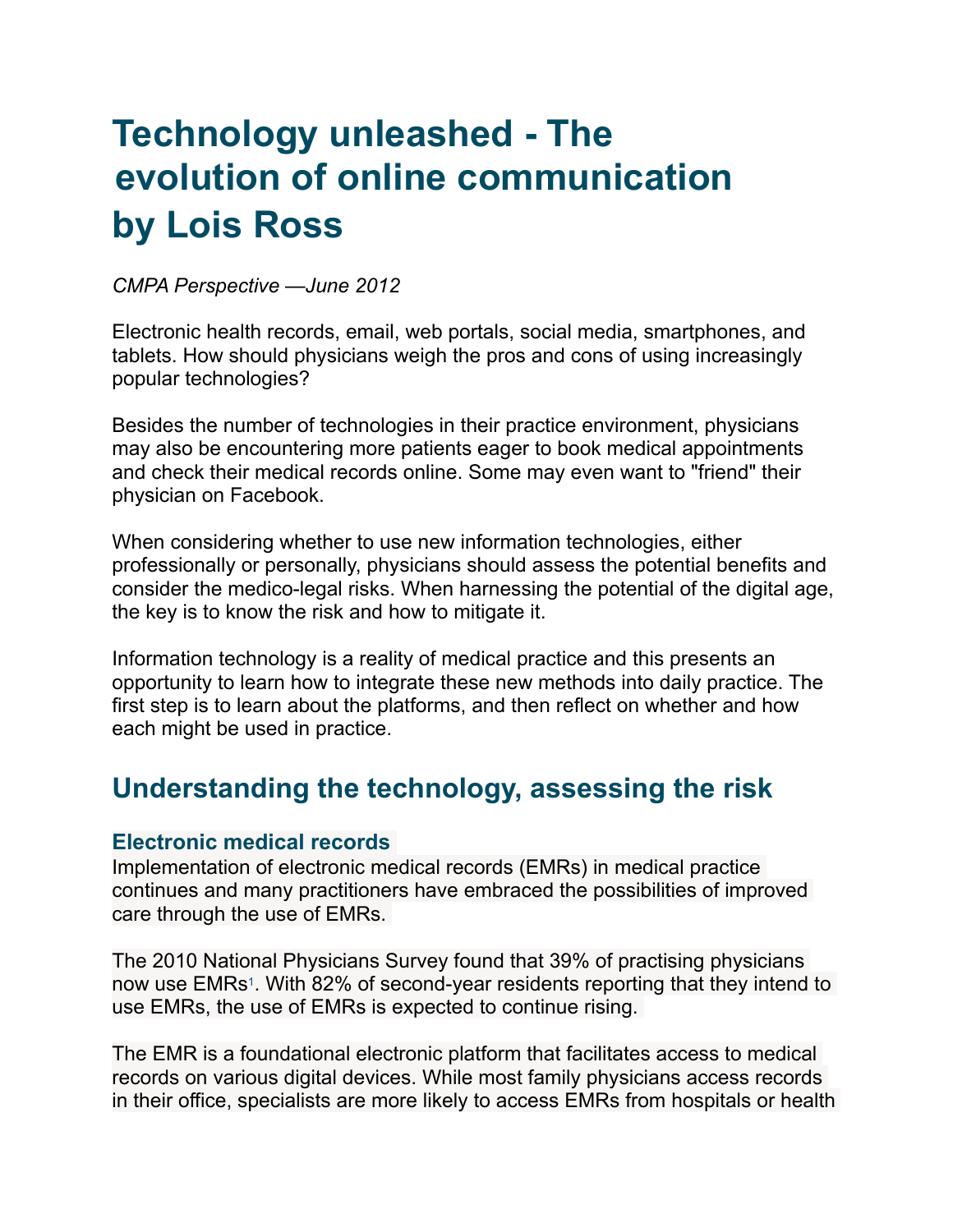centres. Many physicians surveyed can access the records from home, and close to half of the youngest physicians surveyed access records from a laptop.

Electronic medical records are poised to be accessed increasingly from mobile devices. Using a system which is certified in the physician's jurisdiction is key to the security of patient files and to help meet the legal obligations of privacy and confidentiality. The CMPA has written extensively on the use and implementation of EMRs (["Electronic Records Handbook](https://www.cmpa-acpm.ca/-/electronic-records-handbook)"), as well as on privacy and confidentiality. These resources are available on the CMPA website.

#### **Email**

While email technology is almost two decades old, the medical community has been cautious in adopting it to interact with patients.

According to the 2010 National Physicians Survey, only 16% of physicians use email with patients for clinical purposes. Meanwhile, 58% use email to contact professional colleagues.

There are several potential risk areas in email communication including privacy and security, timeliness of responses, and clarity of communication. Before engaging in email communication, members should review any applicable statutory or regulatory authority (College) requirements that may impact the use of email for transmitting patient health information. Consent by the patient to this form of communications is also important. As well, all emails and attachments should have adequate encryption.

The CMPA has written extensively on the medico-legal risks of using email for professional purposes. For additional information on how best to mitigate the risk [of using email, including patient consent forms, see "Consent to use electronic](https://www.cmpa-acpm.ca/documents/10179/301287261/com_15_consent_to_use_electronic_communication_form-e.pdf)  communications [PDF]".

#### **Web portals**

The full potential of web portals has yet to be harnessed, but the promise of timely communication with patients is enticing.

Several specialized websites provide private online environments designed for physician interaction with patients. One of the longest standing web portals, mydoctor.ca, was created in 2008 by the Canadian Medical Association. It is only one of several "health portals."2

These portals allow physicians to share medical information with patients, prescribe directly to patients, provide information on a physician's schedule, allow patients to book appointments, provide alerts to patients regarding follow-up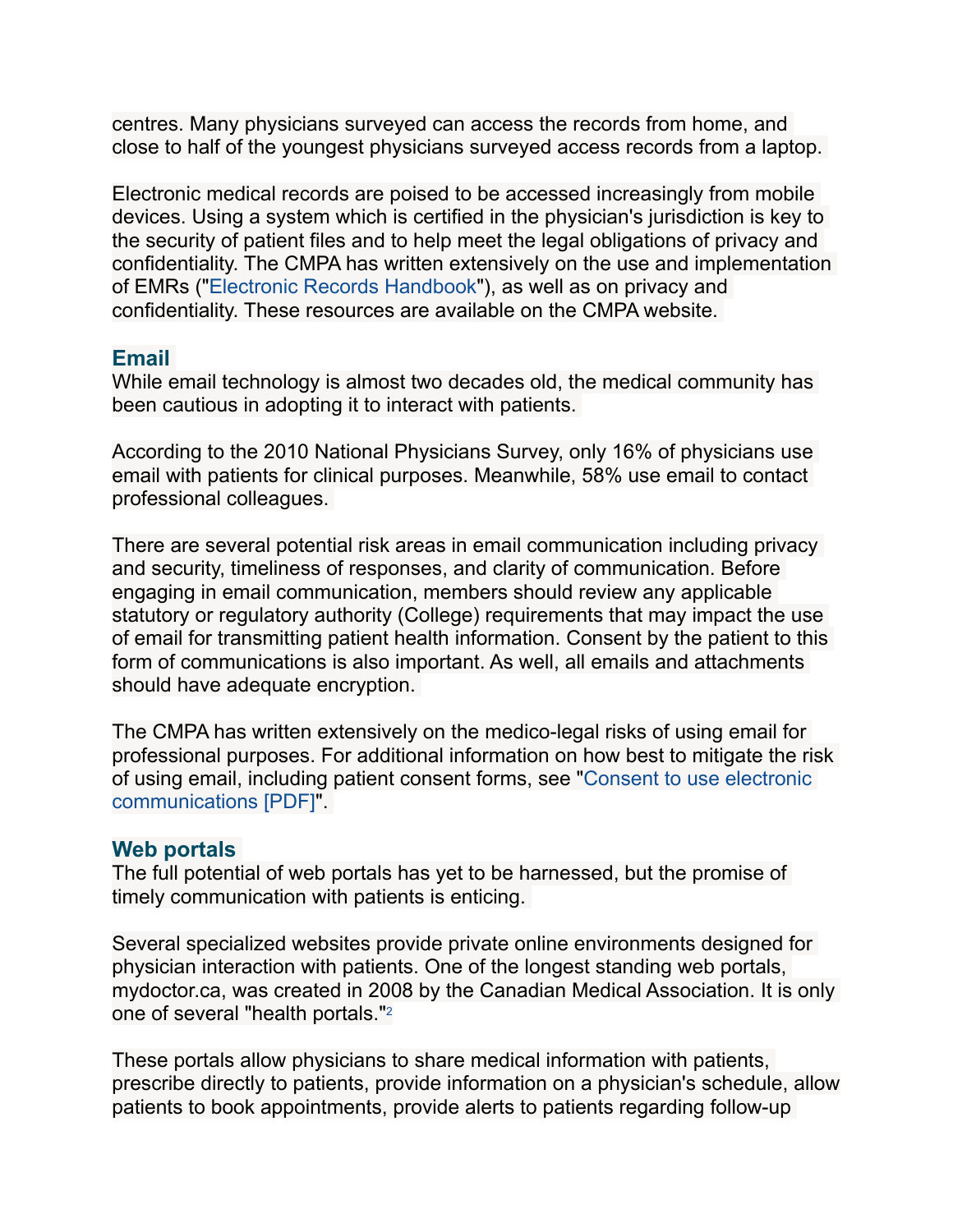care, and allow patients to view their medical history and test results. Most sites also provide secure messaging between the physician and patient, and some provide online networking environments where patients can share information with other patients.

Information stored on portals can be accessed from desktop computers as well as mobile devices, allowing patients and their physicians to monitor health indicators such as blood pressure or blood-glucose levels.

Like all uses of technology, physicians must weigh the potential benefits and the medico-legal risks. While providing patients with information online may empower patients and encourage them to become active participants in their own healthcare, some patients may misinterpret results and jump to conclusions. And, as with all online correspondence, lack of clarity and miscommunication can add complexity to doctor-patient relationships.

Physicians who want to make their services available through a web portal should ensure the chosen platform has adequate security systems to protect patient information and that the requirements of the applicable privacy legislation are respected. Patients should be made aware that portals should never be used for urgent or time-sensitive health issues. Informed consent is key and the physician should keep a record of the patient's agreement to this use of technology.

#### **Mobile devices**

In some hospitals, physicians are putting away the standard clipboard and pencil, and are instead opting for the use of tablets.

These tablets — essentially small computers — provide access to email and the Internet, and allow the viewing of learning videos or podcasts. Tablets can interface with other computers wirelessly and can provide access to medical facts, drug-related information, medical calculators, as well as word processors and spreadsheet software. These devices can make the interface with EMRs almost seamless.

Similarly, smartphones are creating an opportunity for doctors and other healthcare professionals to access information wherever they may be — whether working shift in a hospital, or seeing patients in daily office practice.

Some physicians are using mobile devices for remote monitoring of patient care, bridging the distance between physician and patient — a kind of long-distance house call. For example, a physician who is out-of-town may check on patients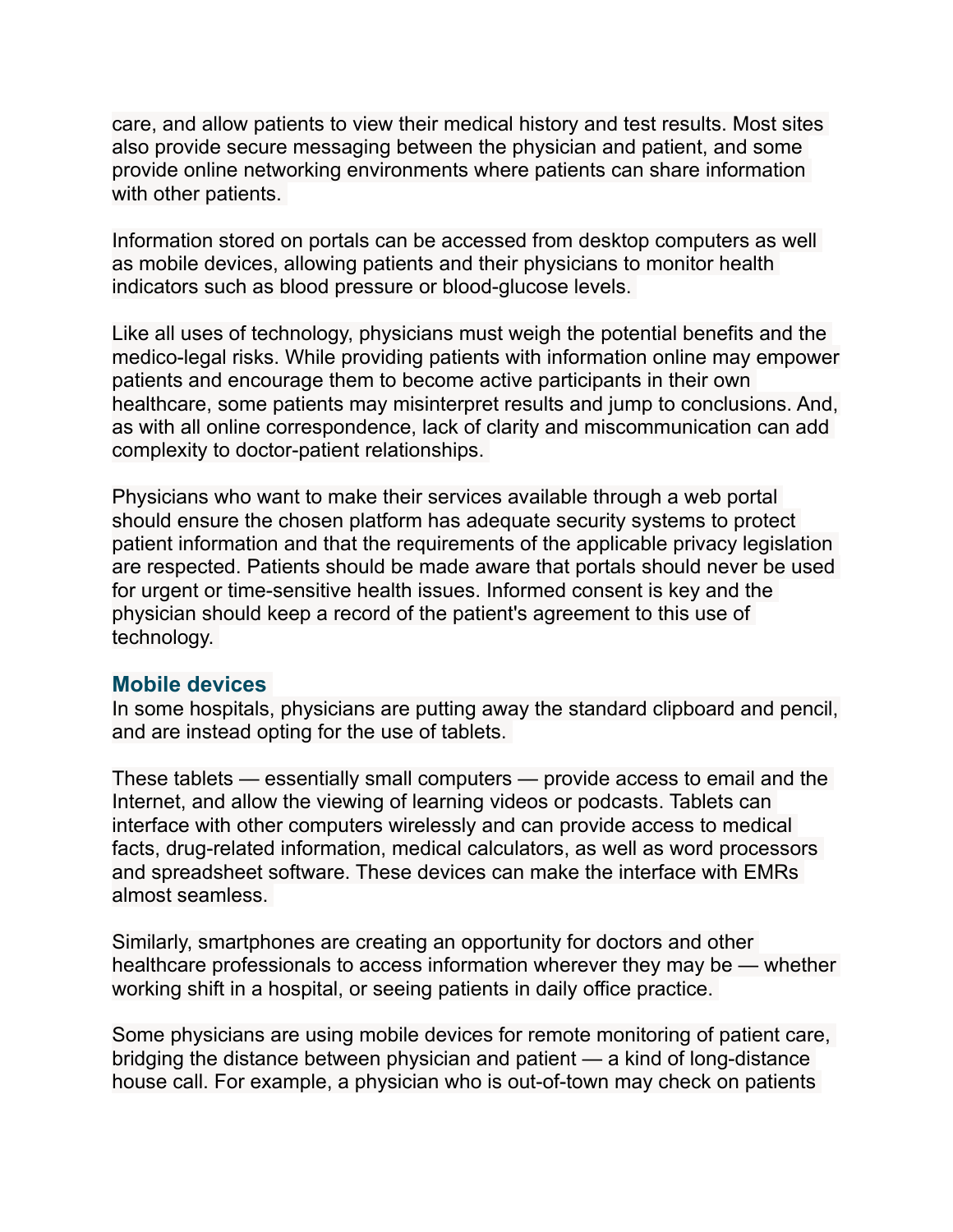with chronic conditions such as diabetes or high blood pressure, or visually verify post-operative incisions.

There are a number of precautions that physicians need to consider to avoid medico-legal difficulties. If accessing EMRs from a mobile device, for example, the physician should verify that patient information is encrypted and security levels are adequate to meet the privacy requirements of the jurisdiction. Devices should be password protected, and it may be possible to remotely lock or "wipe" all information from the device should it be stolen or lost. Such measures help ensure that the content stored on the device is not viewed by unauthorized users, even inadvertently.

#### **Social media**

Canadian physicians are becoming increasingly aware of the potential of social media — particularly for learning and sharing knowledge — and some medical organizations and societies now use social media tools.

The 2010 National Physicians Survey reports that more than 51% of physicians were using Facebook for personal reasons, while 20% were using other platforms such as Twitter and LinkedIn. The same survey notes that 22% of physicians used online discussion forums with other physicians for professional purposes.

However, online networking is raising issues related to professionalism and ethics, and even personal use of social media by physicians can prompt questions concerning privacy and confidentiality.

Whether a physician has found an audience on a micro-blogging site such as Twitter, posts videos on YouTube, connects with colleagues through LinkedIn, or blogs about health-related issues, keeping patient information confidential and secure is paramount.

The line between professional and personal is often blurry for physicians. Some Colleges have issued guidelines about the use of social media and physicians should check regularly for new policies and updates. Physicians should consider the following:

- Social media platforms should be treated as virtual public spaces, used by millions and potentially accessible by anyone.<sup>3</sup>
- **EXECT** Physicians who communicate through social media, on web portals, or via email should be mindful that they are governed by the same professional and ethical standards as would apply in a physical environment (e.g. hospital setting, family practice).